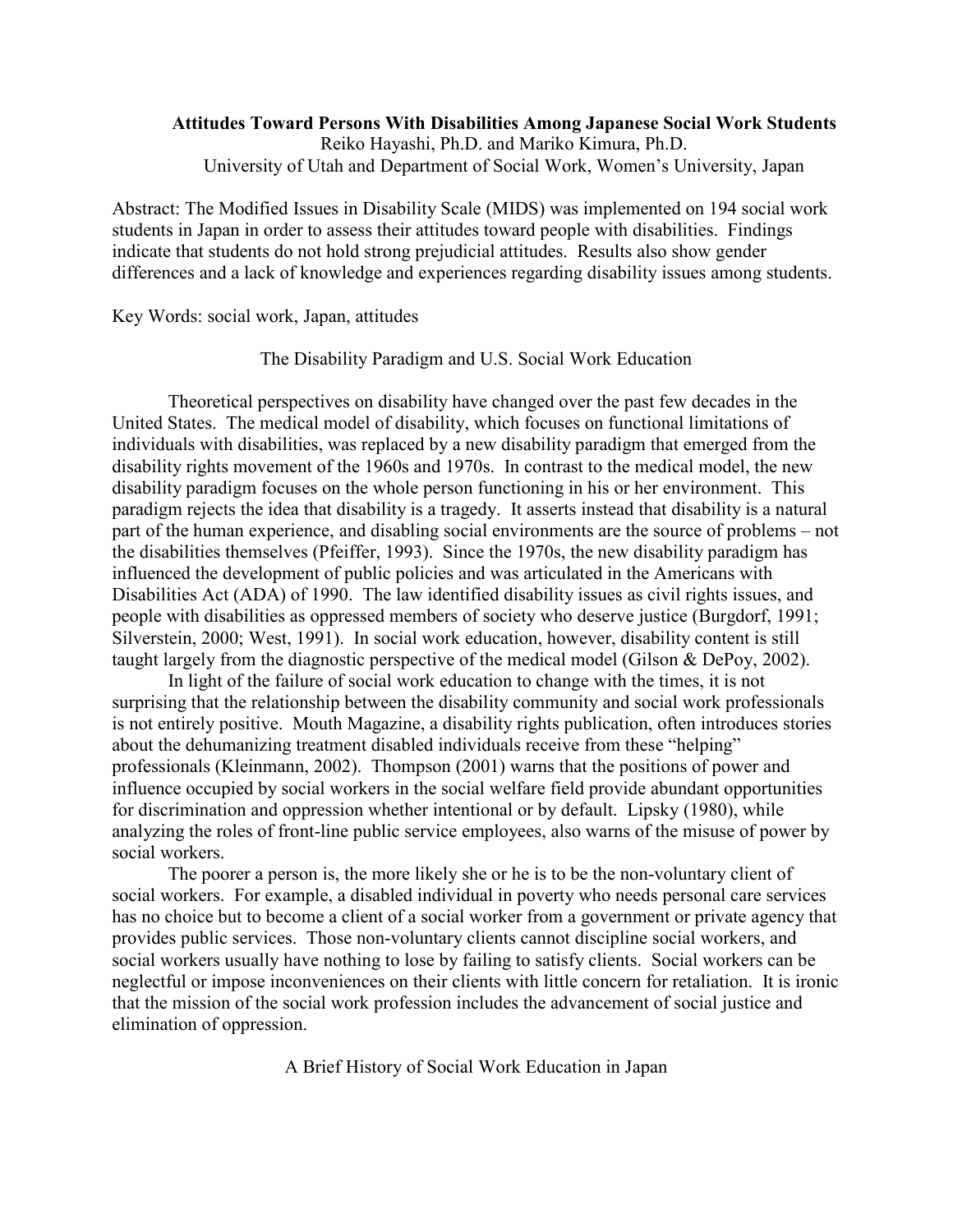In contrast to the United States, where professional social work education was established by the early 20th century (Abramovitz, 1988; Jansson, 1992), social work education in Japan is still in its infancy. Until recently, social welfare issues in Japan had been handled mainly by local government agencies whose employees rarely held social work degrees. Only a few colleges provided social work education. In 1987, in response to a rapidly aging society and increasing demands on the long-term care field, Japan's Congress enacted the Social Worker and Care Worker Act that established the professional status of people working in the social welfare field. National exams for social work and psychiatric social work certifications were implemented for eligible applicants (MHLW, 2002a). The Japanese Association of Certified Social Workers (JACSW, 2002), Japan's counterpart of the National Association of Social Workers in the United States, was founded in 1993.

The Long-Term Care Insurance Act of 1997 further expanded opportunities for Japanese social work professionals. Several levels of additional professional and paraprofessional certifications for those who work in the long-term care system were created in addition to those for "social workers" and "psychiatric social workers." In response to these new expectations, many social work programs were created in four-year universities, junior colleges, and technical schools. Depending on their level of education, graduates of those programs could apply for various levels of national certification exams (MHLW, 2002a). Thus, the professionalization of social work in Japan is now being formalized.

As the status of social workers and the social work education system are being established in Japan, educators should pursue the integration of the disability paradigm in curricula and practice. It may be easier to introduce a new paradigm while the system is emerging rather than to try to reform a system with the medical model firmly entrenched as it is now in the U.S. social work educational system. Japanese social work educators and practitioners should collaborate with disability rights organizations that are active in the disability rights movement to incorporate the disability paradigm into social work education.

#### A Brief History of the Disability Rights Movement and Policies in Japan

The moral model of disabilities (Mackelprang & Salsgiver, 1998) was widely accepted by Japanese society in the 1970s. This view held that persons with disabilities were suffering the consequence of wrongdoing that they or their ancestors committed in their current or previous lives. The medical model of disabilities was also pervasive in the 1970s. The model promulgated the message "be cured or you are better off dead" (Mackelprang & Salsgiver, 1998; Longmore, 1985). Many disabled people were leading lives completely segregated from the non-disabled society in pursuit of a cure. Within this social milieu, a disability rights movement emerged. To combat the stigmatization and subsequent shame felt by people with disabilities and their families, disability activists took direct action. They staged sit-ins to protest against human rights violations in residential institutions, they loudly condemned the discriminatory policies and practices that were rampant in society, and they demanded integrated schools, access to transportation, and support for community living (Hayashi & Okuhira, 2001).

The implementation of the "Compulsory K-12 Special Education System" was one of the policies that the disability community fought against in the 1970s. Despite strong opposition from the disability community, the policy was implemented throughout Japan in 1979. This policy established the special education system in elementary, junior high, and high schools. While the system reduced the number of disabled children exempted from primary education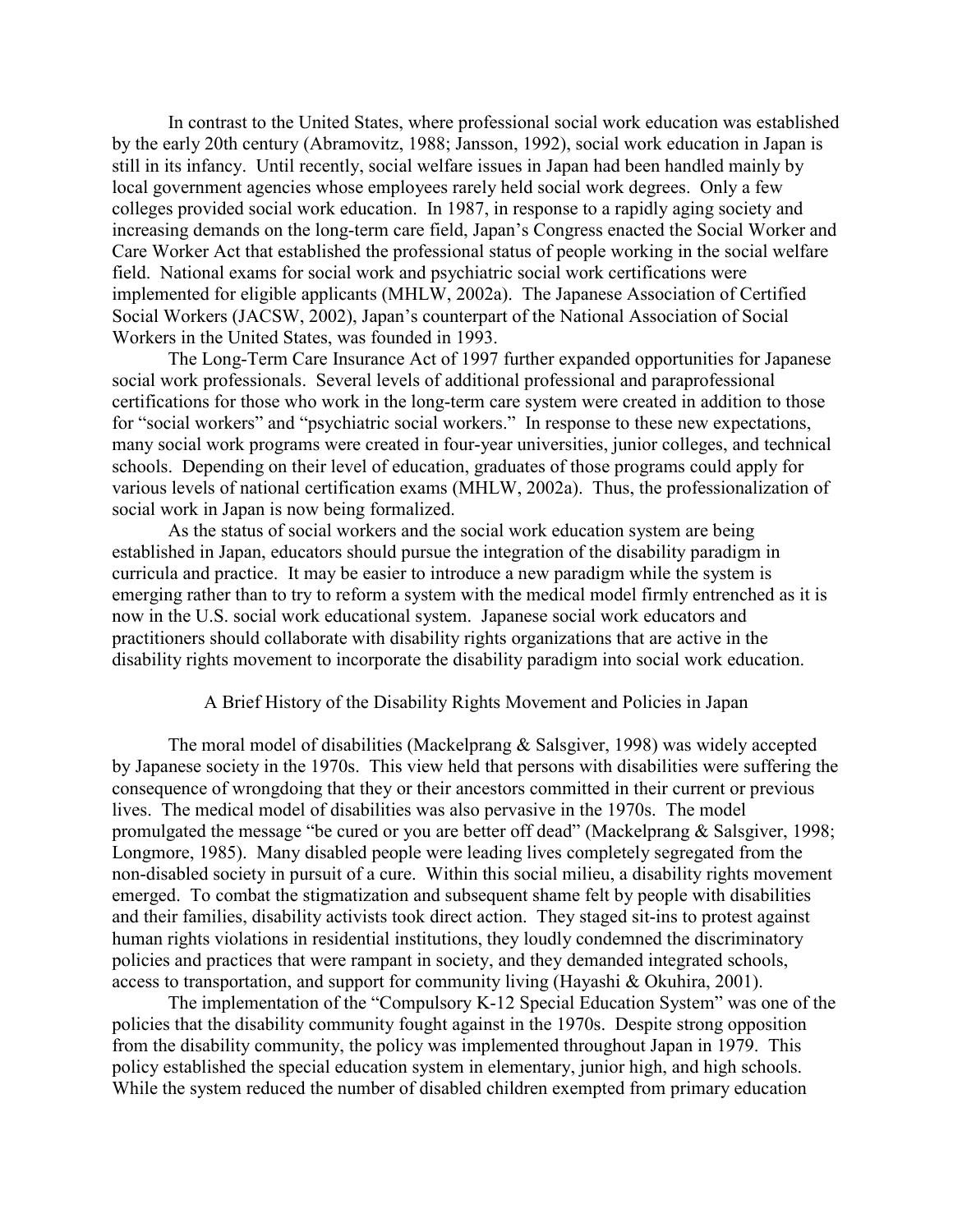(Ministry of Education, Culture, Sports, Science and Technology [MECSST], 2002), it institutionalized the segregation of children with disabilities from the larger society.

The next decade started with the 1981 International Year of Disabled Persons that prompted visits by advocates from the United States. These advocates introduced the independent living model (a version of the disability paradigm) to Japan (Lifchez, 1979; DeJong, Batavia, & McKnew, 1992; Pfeiffer, 1993; Shapiro, 1993). The idea that people with disabilities should make decisions concerning their own lives, operation of the independent living centers, and should conduct advocacy work to disabled persons living in the community was astonishing as well as empowering for disabled people in Japan. The U.S. advocates invited Japanese people with disabilities to the U.S. for training, and in 1986 those newly trained personnel helped establish the first independent living center in Japan (Hayashi & Okuhira, 2001). Also in the 1980s, disability rights organizations in Japan focused more energy on negotiating with regional governments to improve the daily lives of disabled persons rather than on organizing protests in response to discriminatory incidents. As a result of these efforts, the first publicly funded personal attendants program for disabled persons living in the community was started in Osaka City in 1986 (Onoue, 2000).

By 2000, there were 90 independent living centers in Japan. In addition to providing services, the centers negotiate with government agencies to increase official support for attendant services (JIL, 2000). Both national and regional governments have gradually recognized segregation does not enhance the quality of life of disabled persons and that organizations run by people with disabilities can be proficient service providers. The Government Action Plan for Persons with Disabilities of 1995, which promotes the inclusion of disabled persons in community living, demonstrates the influence of the new disability paradigm in government policy (Ministry of Health, Labor & Welfare [MHLW], 2002b).

#### Research Questions

As the field of social work education develops in Japan, exploring students' attitudes toward people with disabilities will provide the background information to gauge the effort needed for the integration of the new disability paradigm into social work education and practice. Young social work students who grew up in the 1980s and 1990s were born around the time that the segregated school system was established. Non-disabled students generally had little contact with persons with disabilities as they progressed through the primary education system. Lack of contact with people who have disabilities may have influenced the attitudes of non-disabled people toward persons with disabilities. Further, the moral and the medical models of disability, which many of the previous generations held and may still promote, could also have affected their attitudes. Social work students may see disabled persons as objects of pity.

On the other hand, the social norms may have changed through the global exchange of ideas since the 1981 International Year of Disabled Persons and through the advocacy work done by independent living centers and other advocates. Although Japan does not have a civil rights law equivalent to the Americans with Disabilities Act (ADA), government policies now promote more inclusion of people with disabilities in community living (Ministry of Health, Labor & Welfare, 2002a).

Lastly, studies done with U.S. college students show a significant gender difference in attitudes toward people with disabilities, with women tending to have more positive attitudes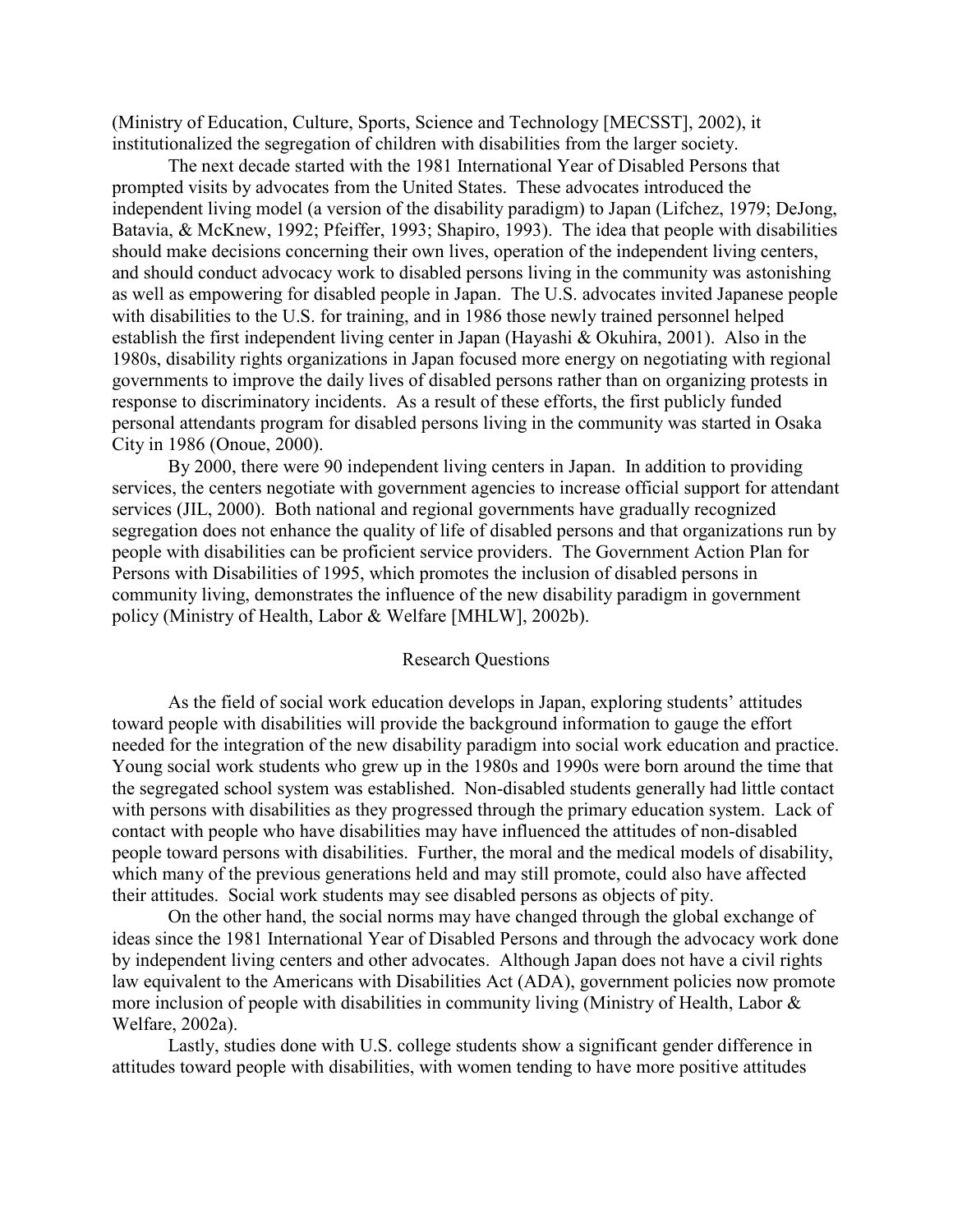(Granello & Wheaton, 2001; Esses & Beaufoy, 1994). As gender socialization is still strong in Japan, an attitude difference by gender may also exist among Japanese social work students. Specific research questions for this study were:

• Do Japanese social work students overall have positive or negative attitudes toward persons with disabilities?

- Are there specific situations in which they have positive or negative attitudes?
- Do opportunities to have contacts with persons with disabilities affect their attitudes?
- Does gender play a role in their attitudes?

# Research Methods

The Modified Issues in Disabilities Scale (MIDS) (Makas, 1993) was translated into Japanese and implemented on a convenience sample of 194 students who enrolled in an introductory social work course at a school of social work in the Osaka area of Japan. The scale (a 33-item self-report Likert-scale questionnaire) was formulated based on the concepts of the disability paradigm and intended to measure both cognitive and affective components of attitudes toward persons with physical disabilities. Participants were asked to indicate the degree to which they agree with a particular statement, with responses ranging from 1 (strongly disagree) to 7 (strongly agree), with 4 (the midpoint) representing no opinion. To minimize the possibilities of response set bias, 15 statements were written so that "strongly agree" (7) indicated the most positive attitude toward people with disabilities, while the remaining 18 statements were written so that "strongly disagree" (1) indicated the most positive attitude. For analysis, the latter 18 were reverse-scored so higher scores would indicate more positive attitudes.

The scale includes statements about people with physical disabilities in general as well as statements about three specific disability groups: blindness/visual impairment (a visible, sensory disability); mobility impairment (a visible, non-sensory disability); and hidden disabilities, including diabetes, cancer, and epilepsy (invisible, non-sensory disabilities). The scale measures a participant's attitudes in several areas, including education (e.g. "The majority of adolescents with physical disabilities should attend special schools which are specifically designed to meet their needs"), laws (e.g. "Zoning laws should not prohibit group homes for people with disabilities from being established in residential districts"), contact with disabled persons (e.g. "If you are talking to a blind person, it is all right to use words such as 'see' or 'look' in a conversation"), physiological abilities of disabled persons (e.g., "Drivers with physical disabilities have more automobile accidents than drivers without disabilities"), and psychological characteristics of disabled persons (e.g., "People who have disabilities are generally no more anxious or tense than people who do not have disabilities") (Makas, Finnerty-Fried, Sigafoos, & Reiss, 1988).

MIDS also gathers the demographic information of participants, includinggender, age, race/ethnicity, presence or absence of a disability, and amount of contact with persons with disabilities. The "contact" variable had five value levels: no contact, very little contact, some contact, quite a bit of contact, and a great deal of contact. All student participants were given the questionnaires during one of their regularly scheduled classes.

Data Analysis and Findings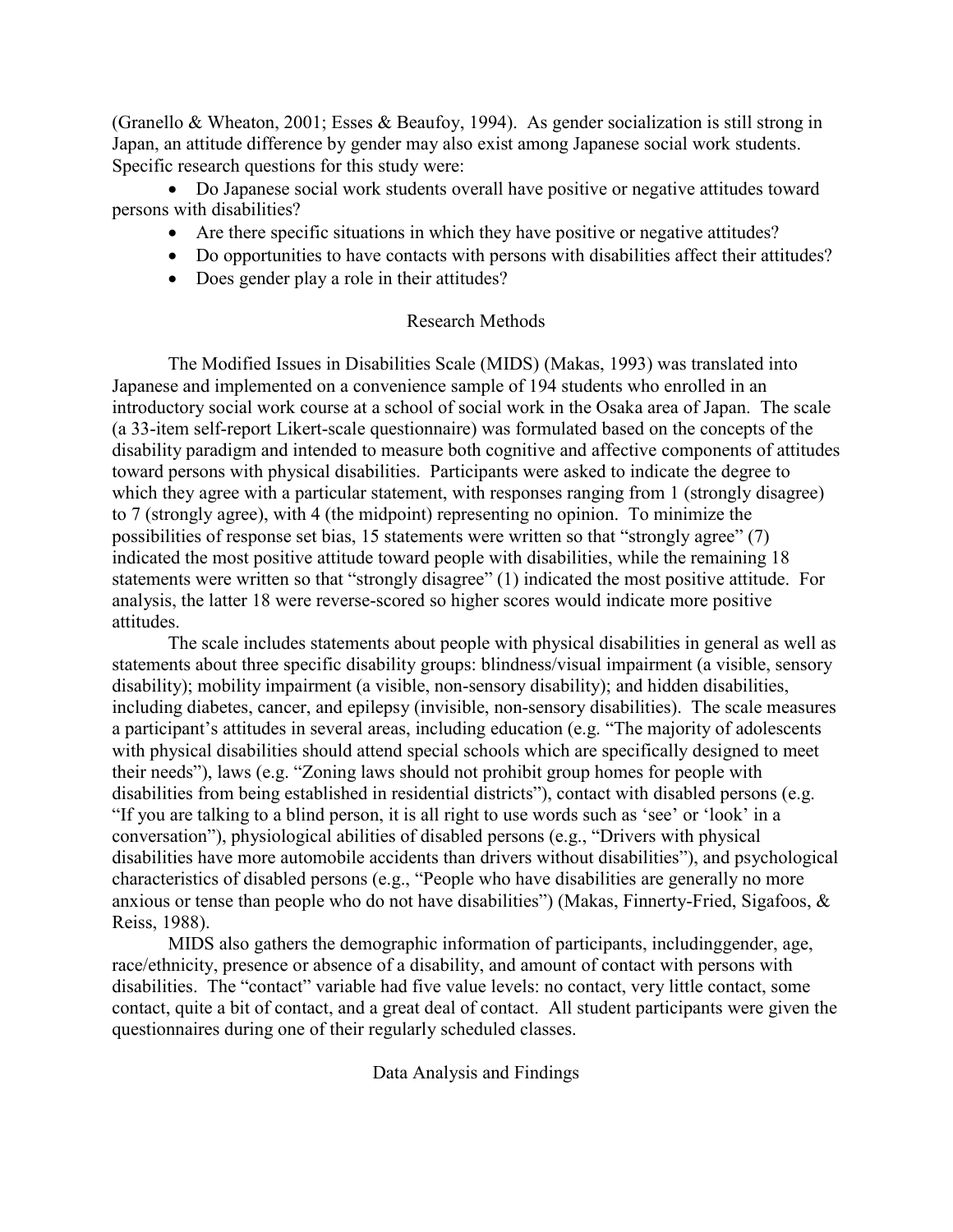The SPSS program was used for data analyses. Three questionnaires that had more than three blanks were considered invalid and eliminated. The final sample included 191 participants. Blanks up to the maximum of three were coded as "4" (Makas, 1993). The 18 reverse-scored statements created to minimize the response set bias were recoded to indicate the higher the score the more positive the attitude.

Scores for the 33 statements were added and a variable "MIDS Total" was created. A higher "MIDS Total" score by a participant indicates a more positive attitude toward persons with physical disabilities. The possible range of "MID-T Total" was 231 (the highest score) to 33 (the lowest score).

### Descriptive Statistics

Frequencies and percentages of participants' demographic information were calculated (Table 1). Approximately three-fourths of the participants were female. All were Japanese. The mean age of the participants was  $18.6$  (sd = 0.72). More than 90% were freshmen. Only three participants (1.6%) had disabilities. More than 70% of the participants have had little or no contact with persons with disabilities.

<mark>--------------------------------</mark> Insert Table 1 around here <mark>--------------------------------</mark>

<mark>--------------------------------</mark>

The alpha coefficient for the MIDS scale was 0.71 for this study. The "MIDS Total" mean score was  $153.51$  (sd = 14.19), with a range of  $108 - 198$ . Dividing 153.51 by the number of statements (33) gave a mean statement score of 4.65, showing a slightly positive overall response. To check the tendency to choose positive or negative responses to the statements, the number of positive responses (values 5, 6,  $\&$  7) and negative responses (values 1, 2,  $\&$  3) were counted for each participant. It showed that 173 (90.6%) participants chose more positive responses than negative ones.

#### Item Analyses

To see which statements tended to get very negative or very positive responses from participants, the number of 1 and 2 ("very negative") values and 6 and 7 ("very positive") values were counted for each statement. Statements that received four most negative and four most positive responses are listed in Table 2. The statement that received the highest tally of very negative responses was, "Most people who have physical disabilities expect no more love and reassurance than anyone else." More than 60% of participants disagreed or strongly disagreed with the statement, only 7.9% agreed or strongly agreed. The statement that received the third highest tally of very negative responses was, "For a person with a severe disability, the kindness of others is more important than any educational program." More than 36% of participants agreed or strongly agreed with the statement, only 8.4% disagreed or strongly disagreed. These two statements describe persons with physical disabilities as more in need of affection than nondisabled persons and that the kindness of others is more important to them than education. The statement that received the second highest tally of very negative responses (41% agreed or strongly agreed) was, "Building adequate housing for people with disabilities is too expensive or too difficult."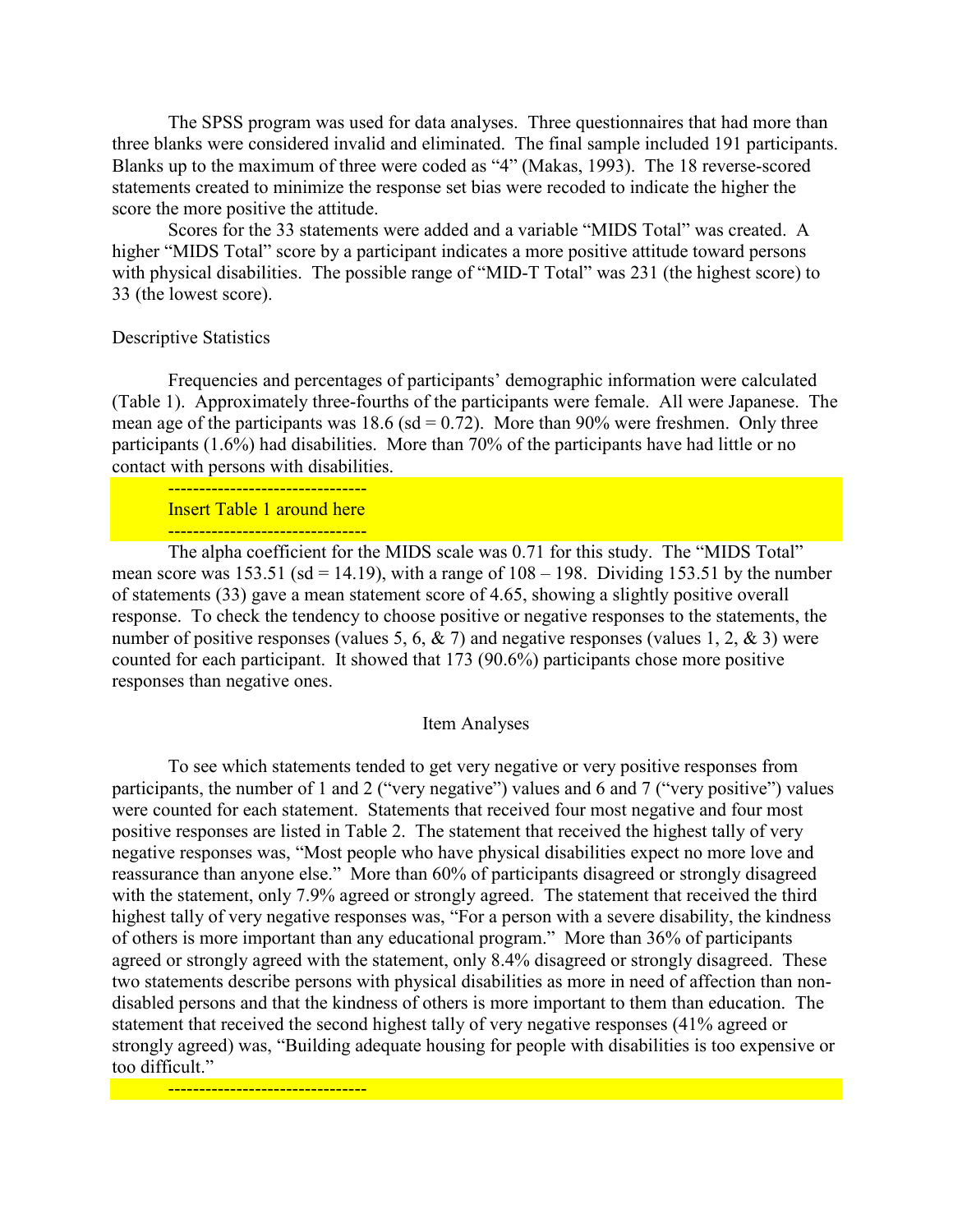# Insert Table 2 around here

<mark>--------------------------------</mark> On the positive side, more than 85% of participants disagreed or strongly disagreed with the statement that a doctors' special certification is necessary when people with physical disabilities apply for a marriage license. More than 76% disagreed or strongly disagreed with the statement, "It is more humane to allow a child with a severe disability to die at birth than for her/him to live as a person with a severe disability." And more than 75% of participants agreed or strongly agreed that it is logical for a woman who uses a wheelchair to consider having a baby. There was no statistical difference among male and female participants on this statement. This is a remarkable result since disabled women in the 1960s and 1970s were not considered as potential mothers and were often coerced into having hysterectomies (Hayashi & Okuhira, 2001).

All statements that related to civil rights received high rankings in positive responses. It appears that the majority of participants believed that persons with disabilities should be treated equally with non-disabled citizens under the law regarding marriage licenses, automobile insurance, income taxes, zoning laws, the right to procreate, and the right to live. Additionally, more than 70% of the participants agreed or strongly agreed that placement of children with disabilities in regular classes would increase their acceptance by their non-disabled peers – a remarkable response from students who went through the segregated primary school system.

It is notable, however, that 20 out of 33 statements received more middle scores (somewhat agree, no opinion, somewhat disagree) than "very positive" or "very negative" scores. This suggests that many participants do not have clear opinions about disability issues. This may stem from their lack of contact with persons with disabilities, and a subsequent lack of opportunities to think about or analyze these issues.

## ANOVA

To examine the effects of the factors "gender" and "contact," and their interaction on "MIDS Total," an analysis of variance (ANOVA) was conducted. Data was first screened to ensure that the assumptions of factorial ANOVA were fulfilled. One outlier (MIDS Total = 198) was altered to a value (191) that is within the extreme tail of the accepted distribution. Then a two-way ANOVA was conducted to investigate effects of the two factors and their interaction on MIDS Total scores. The ANOVA result (Table 3) shows a significant interaction effect (F[4, 180]=3.32, p<.016). However, the calculated effect size (ES=.065) for the interaction indicates only a small proportion of MIDS Total variance is accounted for by the interaction.

<mark>--------------------------------</mark> Insert Table 3 around here <mark>------------------------------</mark>

Table 4 shows the interaction effect of "gender" and "contact" on "MIDS Total." While female students with increased contact with disabled persons held more positive attitudes, male students held more negative attitudes with increased contact.

<mark>--------------------------------</mark> Insert Table 4 around here <mark>--------------------------------</mark>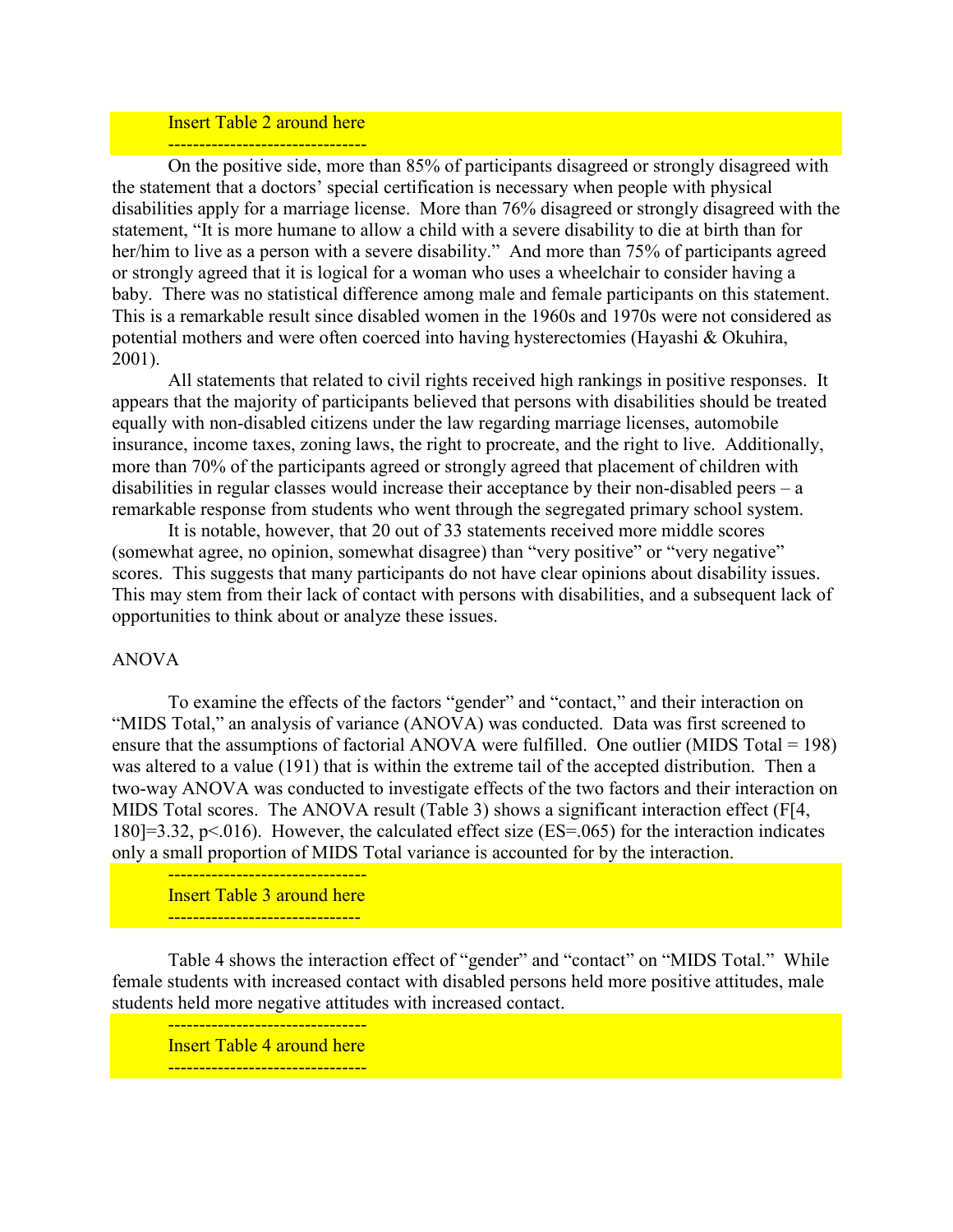#### **Discussion**

Only three (1.6%) out of 191 participants were persons with disabilities. Also 74% of participants indicated that they had little or no contact with persons with disabilities. This may be the result of the failure by the segregated special education primary school system to encourage students with disabilities to go on to college. Given that social work students grew up without disabled classmates around, it is remarkable that more than 70% of participants agreed or strongly agreed with the placement of children with physical disabilities into regular classes to improve acceptance by non-disabled peers.

The findings indicate that the overall response was in a slightly positive direction. It appears that the moral model, which strongly supports segregation, is not favored by the participants. Nor do they appear to accept the medical model that emphasizes that disabled persons can be cured in order to gain societal acceptance. Although the scale does not include items directly discussing a cure, participants tended to accept disabled persons as they are. Even though Japan does not have a civil rights law for people with disabilities, participants tended to agree with statements that support equal treatment for disabled and non-disabled citizens. The international exchange of ideas since the 1980s along with continuous advocacy work by the disability rights community may have contributed to this apparent shift in the social norm. At least the Japanese social work students in this study tended to support the civil rights of persons with disabilities.

Although the findings show a tendency of participants to accept disabled persons in terms of their rights, they also reveal attitudes suggesting that disabled people have different "psychological characteristics." Many participants believed that disabled persons need more love and assurance than non-disabled persons, and that the kindness of others is more important than education for disabled persons. Also, it appears that many participants felt uncomfortable when they imagined a situation in which they would have to get along with someone with a severe disability. The high percentages of middle scores for 22 statements also indicate the ambiguous attitudes of the participants, highlighting the need for more education in disability issues.

ANOVA shows the interaction effect of "gender" and "contact" on "MIDS Total." Female students who had more contact with disabled persons had more positive attitudes than female students with less contact. On the other hand, male students with more contact tended to have more negative attitudes. The recent governmental sanction of social work coupled with a long economic recession boosted interest in caring occupations among men. As gender role socialization is still strong in Japan, young men who enter a so-called "women's occupation" may encounter value conflicts. It will be problematic if young men hold relatively positive attitudes toward disabled persons without contact, but develop negative attitudes as contact increases. Social work education needs to pay attention to value differences due to gender socialization in order to appropriately educate future social workers.

 A limitation of this research is that the findings cannot be generalized to all Japanese social work students since this research used a convenient sample of students in a school of social work. Replication of the study is necessary to gain a more well-defined understanding of the attitudes toward people with disabilities among social work students. Another limitation is that the study focuses only on attitudes toward people with physical disabilities. Since social work professionals also work with people who have disabilities other than physical (e.g.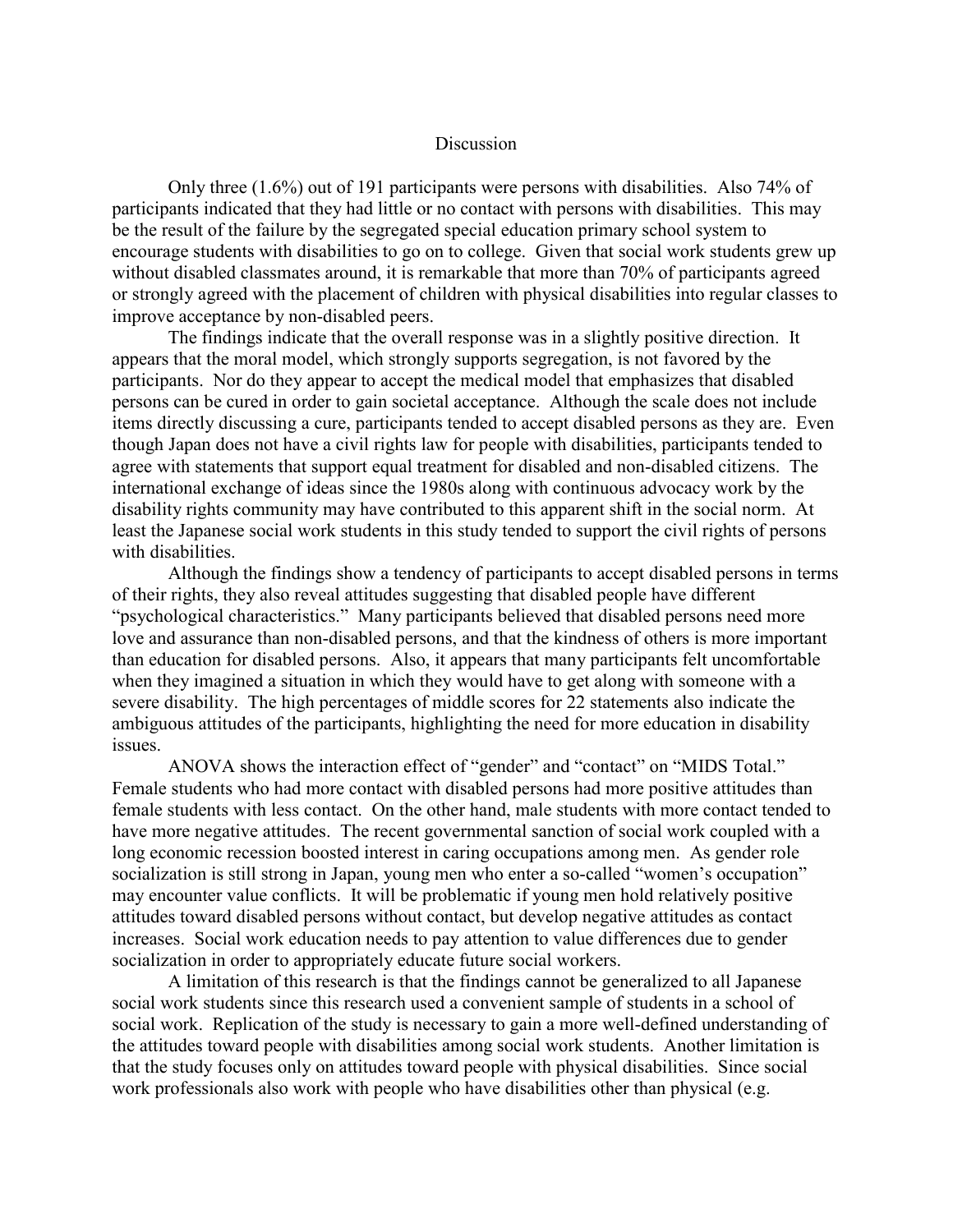psychiatric, intellectual, and learning disabilities), as well as multiple disabilities, further research will be necessary to gain a more complete evaluation of the attitudes of social work students toward people with disabilities. Lastly, as Japanese and English are very different languages, it is possible that the translation of the original MIDS instrument did not exactly capture and accurately present the concepts intended in the statements.

In conclusion, it is encouraging that the young Japanese social work students in this study did not hold strong prejudicial attitudes toward people with disabilities. At the same time, it is apparent that the students lack the necessary knowledge and experience regarding disability issues to become allies and advocates for people with disabilities. The results of this exploratory study indicate that the social work education system in Japan should ensure that the new disability paradigm is included in their curricula.

**REIKO HAYASHI, Ph.D. MSW,** is an Assistant Professor at the University of Utah's College of Social Work. Her research interests include environmental obstacles faced by people with disabilities, policies that facilitate the integration of people with disabilities into the community, and the role of social workers in the lives of people with disabilities.

**MARIKO KIMURA, Ph.D. MSW,** is a professor for the department of Social Welfare, Faculty of Integrated Arts and Social Sciences at Japan Women's University. Her interests in community mental health and social work include cross-cultural comparative studies on the Quality of Life of people with psychiatric disabilities.

### References

Abramovitz, M. (1988). Regulating the lives of women: Social welfare policy from colonial times to the present. Boston, MA: South End Press.

Americans with Disabilities Act (ADA) (1990) PL 101-336, 42 U.S.C. Section 12101.

- Burgdorf, R. (1991). The Americans with Disabilities Act: Analysis and implications of a second-generation civil rights statute. Harvard Civil Rights/Civil Liberties Law Review, 26, 413-522.
- DeJong, G., Batavia, A., & McKnew, L. (1992). The independent living model of personal assistance in long-term-care policy. Generations, 16, 89-95.
- Esses, V., & Beaufoy, S. (1994). Determinants of attitudes toward people with disabilities. Journal of Social Behavior and Personality, 9(5), 43-64.
- Gilson, S. & E. Depoy (2002). Theoretical approaches to disability content in social work education. Journal of Social Work Education, 38(1), 153-165.
- Granello, D., & Wheaton, J. (2001). Attitudes of undergraduate students toward persons with physical disabilities and mental illness. Journal of Applied Rehabilitation Counseling, 32(3), 9-16.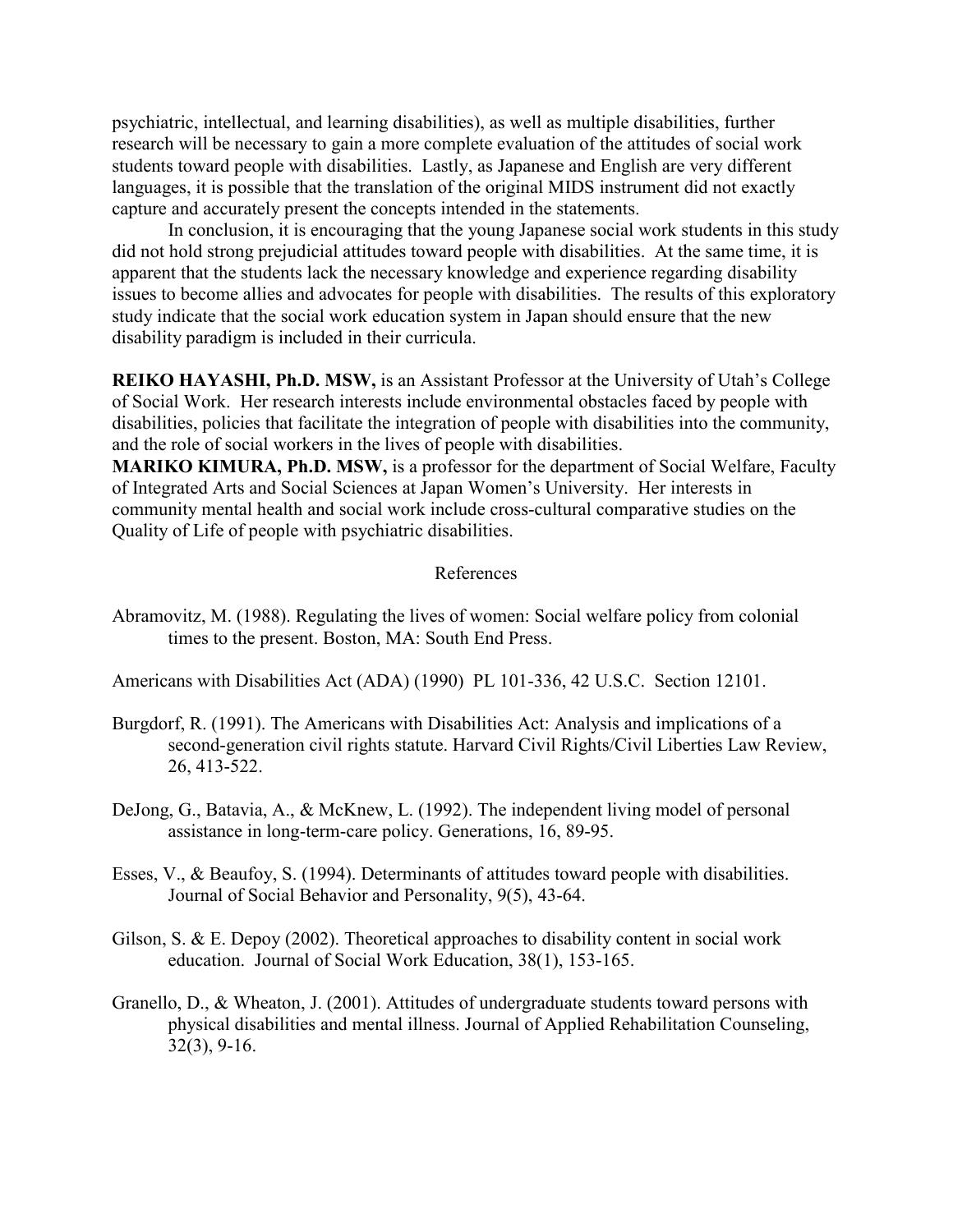- Hayashi, R., & Okuhira, M. (2001). The disability rights movement in Japan: Past, present and future. Disability & Society,  $16(6)$ , 855-869.
- Jansson, B. (1992). The reluctant welfare state: American social welfare policies. Belmont, CA: Wadsworth.
- Japan Council on Independent Living Centers (JIL). (2002). Japan Council on Independent Living Centers. Retrieved February 3, 2003 from http://www.d1.dion.ne.jp/~jil
- Japanese Association of Certified Social Workers (JACSW). (2002). Japanese Association of Certified Social Workers. Retrieved February 3, 2003 from http://www.jacsw.or.jp/
- Kleinmann, K. (2002). Confessions of a recovering social worker. Mouth Magazine, 13(4), 20- 21.
- Lifchez, R. (1979). Design for independent living. Berkeley: University of California Press.
- Lipsky, M. (1980). Street-level bureaucracy: Dilemmas of the individual in public services. New York: Russell Sage Foundation.
- Longmore, P. K. (1985). Screening stereotypes: Images of disabled people. Social Policy, 16, 31- 37.
- Mackelprang, R. W., & Salsgiver, R. O. (1998). Disability: A diversity model approach in human service practice. Pacific Grove, CA: Brooks/Cole.
- Makas, E. (1993). The MIDS: Modified Issues in Disability Scale, Transitional Version. Lewiston, ME: Lewiston-Auburn College of the University of Southern Maine.
- Makas, E., Finnerty-Fried, P., Sigafoos, A., & Reiss, D. (1988). The issues in disability scale: A new cognitive & affective measure of attitudes toward people with physical disabilities. Journal of Applied Rehabilitation Counseling, 19(1), 21-29.
- Ministry of Education, Culture, Sports, Science and Technology (MECSST). (2002). 21-seikino tokushukyoikuno arikatanituite [Special education in  $21<sup>st</sup>$  century] Final report chapter 1, Tokyo, Japan: MECSST. Retrieved February 3, 2003 from http://www.mext.go.jp/a\_menu/shotou/shingi/shotou06.htm
- Ministry of Health, Labor and Welfare (MHLW). (2002a). Establishment of the long-term care insurance system and the development of long-term care service supply system. Annual report on health and welfare: 1998-1999 social security and national life. Tokyo, Japan. Retrieved February 3, 2003 from http://www1.mhlw.go.jp/english/wp\_5/vol1/p2c2s2.html
- Ministry of Health, Labor and Welfare (MHLW). (2002b). Review of health and welfare measures for people with disabilities. Annual report on health and welfare: 1998-1999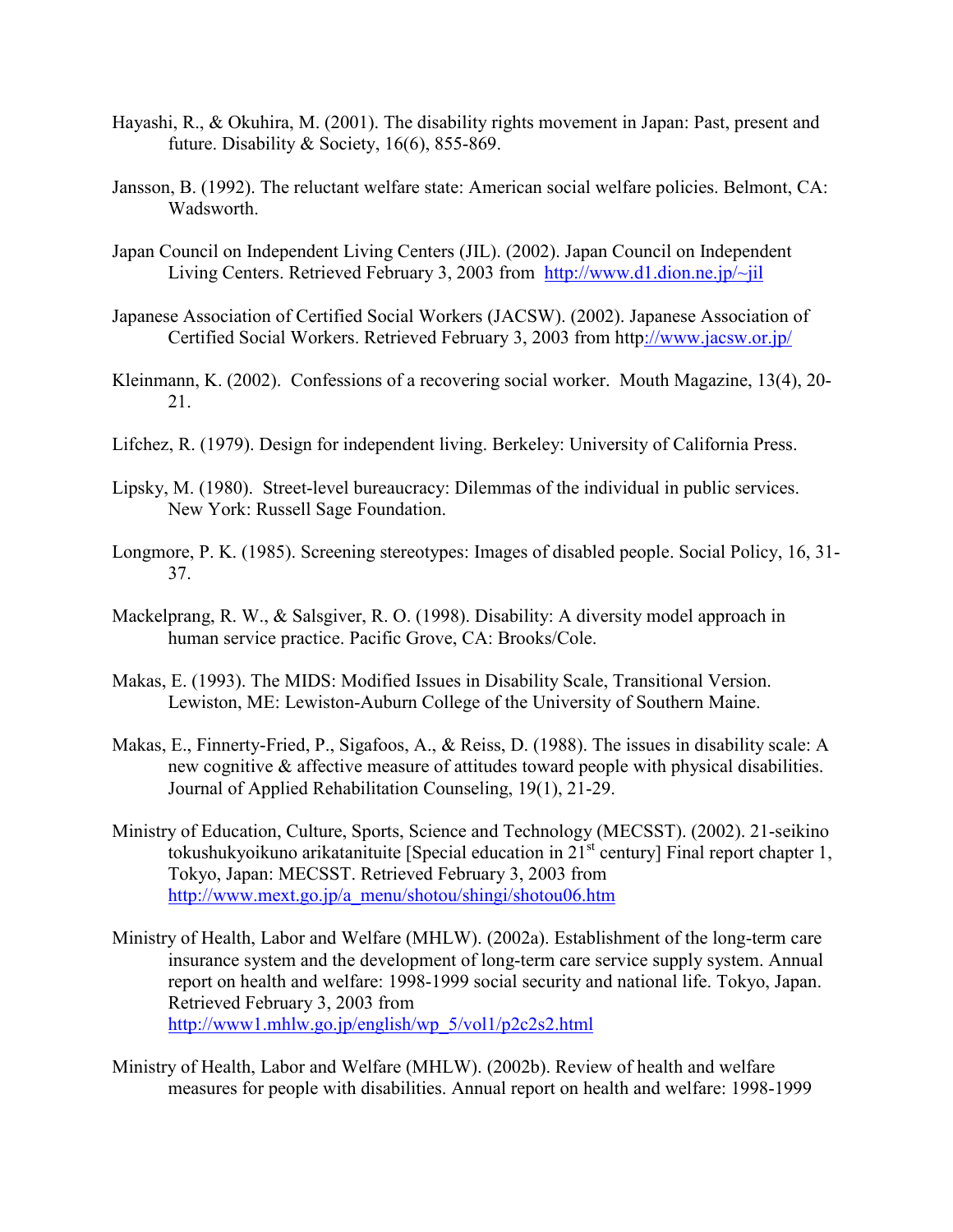social security and national life. Tokyo, Japan. Retrieved February 3, 2003 from http://www1.mhlw.go.jp/english/wp\_5/vol1/p2c4s2.html

- Onoue, K. (2000). Osaka-si zensin syogaisya kaigonin haken jigyo hassokuno keika [The process of establishing the home attendants program for disabled persons in Osaka City]. SSK KHJ, 1517, pp. 48-49.
- Pfeiffer, D. (1993). Overview of the disability movement: History, legislative record, and political implications. Policy Studies Journal, 21, 724-34.
- Shapiro, J. P. (1993). No pity: People with disabilities forging a new civil rights movement. New York: Times Books.
- Silverstein, R. (2000). Federal disability policy framework. The Iowa Law Review, 85, 1691- 1798.
- Thompson, N. (2001). Theory and practice in human services. Buckingham: Open University Press.
- West, J. (1991). The Americans With Disabilities Act: From policy to practice. New York: Milbank Memorial Fund.

| Table 1.<br>Demographics     |                          |                  |
|------------------------------|--------------------------|------------------|
| Demographic Variables        | Freq                     | $\frac{0}{0}$    |
|                              | uency                    |                  |
| Gender                       |                          |                  |
| Male                         | 48                       | 25.1             |
| Female                       | 142                      | 74.3             |
| Missing                      | 1                        | $.5\,$           |
| Age                          |                          |                  |
| 18                           | 97                       | 50.8             |
| 19                           | 74                       | 38.7             |
| 20                           | 14                       | 7.3              |
| 21                           | $\overline{\mathcal{A}}$ | 2.1              |
| Missing                      | $\overline{2}$           | 1.0              |
| <b>Educational Level</b>     |                          |                  |
| Freshmen                     | 173                      | 90.6             |
| Sophomore                    | 17                       | 8.9              |
| Junior                       | $\boldsymbol{0}$         | $\boldsymbol{0}$ |
| Senior                       | 1                        | .5               |
| Having a Disability          |                          |                  |
| Yes                          | 3                        | 1.6              |
| N <sub>0</sub>               | 186                      | 97.4             |
| Missing                      | 2                        | 1.0              |
| <b>Contact with Disabled</b> |                          |                  |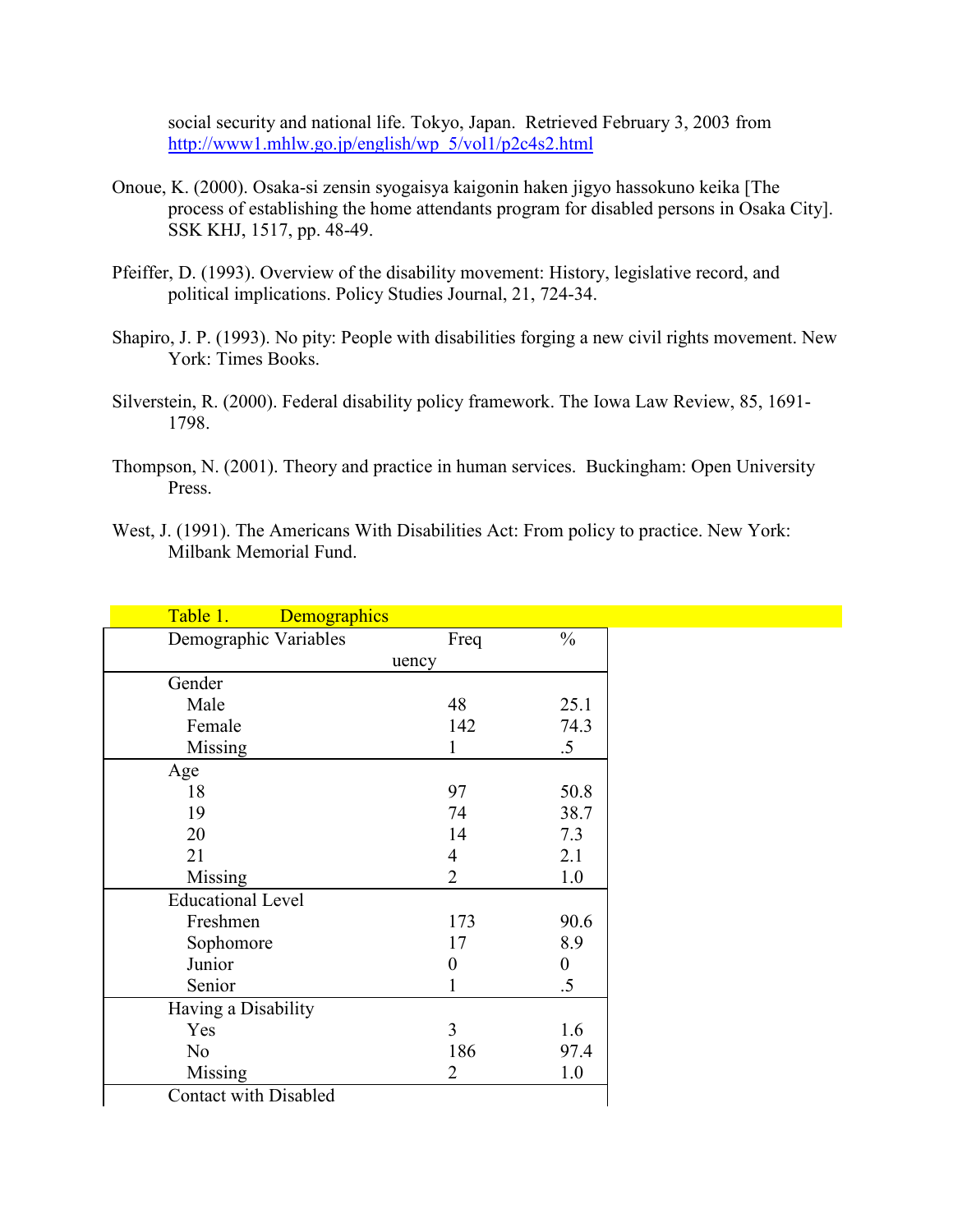| Persons |              |    |      |
|---------|--------------|----|------|
|         | No contact   | 68 | 35.6 |
|         | Very little  | 74 | 38.7 |
|         | Some         | 34 | 17.8 |
|         | Quite a bit  |    | 3.7  |
|         | A great deal |    |      |

Table 2. Responses Showing "Very Negative Attitudes" and "Very Positive Attitudes" on Selected Statements

| <b>Statements</b>                                               |      |                          |                |                |
|-----------------------------------------------------------------|------|--------------------------|----------------|----------------|
|                                                                 | tem  |                          | ery            | ery            |
|                                                                 | Mean |                          | Positive       | Negativ        |
|                                                                 |      |                          | Respon         | e              |
|                                                                 |      |                          | se $%$         | Respon         |
|                                                                 |      |                          |                | se $\%$        |
| Most people who have physical disabilities expect               |      | $\overline{2}$           | 7              | 6              |
| no more love and reassurance than anyone else                   | .54  |                          | .85            | 0.21           |
| Adequate housing for people who have disabilities               |      | $\overline{\mathcal{E}}$ | 8              | $\overline{4}$ |
| is neither too expensive nor too difficult to build             | .03  |                          | .90            | 1.36           |
| For a person with a severe disability, the kindness             |      | 3                        | 8              | 3              |
| of others is more important than any educational program        | .14  |                          | .38            | 6.13           |
| People with severe disabilities are no harder to get            |      | 3                        |                | $\overline{2}$ |
| along with than those with minor disabilities                   | .39  |                          | 0.47           | 6.70           |
| The placement of children who have physical                     |      | $\overline{\mathcal{L}}$ | 7              |                |
| disabilities into regular classes improve the acceptance of     | .84  |                          | 0.16           | 0 <sub>0</sub> |
| children with disabilities by their peers                       |      |                          |                |                |
| It is logical for a woman who uses a wheelchair to              |      | 6                        | $\tau$         |                |
| consider having a baby                                          | .03  |                          | 5.39           | .05            |
| It is more humane to allow a child with a severe                |      | 6                        | $\overline{7}$ | 3              |
| disability to die at birth than for her/him to live as a person | .01  |                          | 6.44           | .66            |
| with a severe disability                                        |      |                          |                |                |
| People with physical disabilities should get special            |      | 6                        | 8              | 1              |
| certification from their physicians in order to apply for a     | .33  |                          | 5.34           | .57            |
| marriage license                                                |      |                          |                |                |